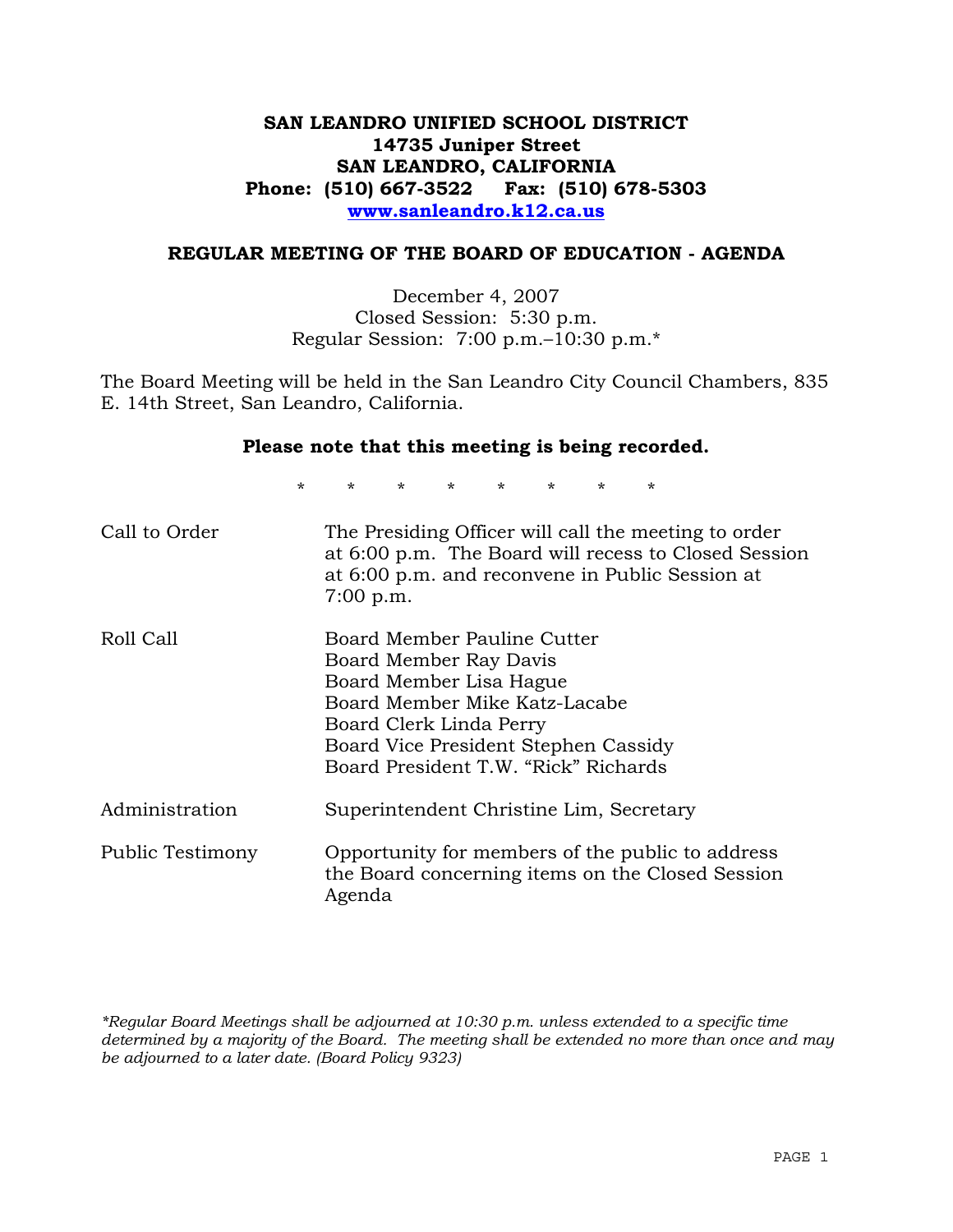Prior to the Public Session, the Board will meet in Closed Session pursuant to Education Code Sections 35146 and 48918(c), and Government Code Sections 54957, 54957.6, 54956.9(b), 54956.8, and 54956.9.

- a) Public Employee Performance Evaluation, Title: Superintendent's Evaluation
- b) Public Employee Discipline/Dismissal/Release
- c) Conference with Labor Negotiator
- d) Conference with Legal Counsel Anticipated Litigation Significant exposure to litigation
- e) Conference with Real Property Negotiator Property(ies)
- f) Conference with Legal Counsel Existing Litigation

| Report Closed<br>Session Action | Motion __________ Second __________ Vote ________ |                                         |                                                                                                                                                                                                                                                                                                                                                                                                                                                                                                                                                                                                                                                                                                                                                                                                                                                                                                                                                                                                                        |
|---------------------------------|---------------------------------------------------|-----------------------------------------|------------------------------------------------------------------------------------------------------------------------------------------------------------------------------------------------------------------------------------------------------------------------------------------------------------------------------------------------------------------------------------------------------------------------------------------------------------------------------------------------------------------------------------------------------------------------------------------------------------------------------------------------------------------------------------------------------------------------------------------------------------------------------------------------------------------------------------------------------------------------------------------------------------------------------------------------------------------------------------------------------------------------|
| Pledge of Allegiance            |                                                   |                                         |                                                                                                                                                                                                                                                                                                                                                                                                                                                                                                                                                                                                                                                                                                                                                                                                                                                                                                                                                                                                                        |
| Approve Agenda                  | 2007                                              |                                         | Approve the Regular Meeting Agenda of December 4,                                                                                                                                                                                                                                                                                                                                                                                                                                                                                                                                                                                                                                                                                                                                                                                                                                                                                                                                                                      |
|                                 | Motion __________ Second __________ Vote ________ |                                         |                                                                                                                                                                                                                                                                                                                                                                                                                                                                                                                                                                                                                                                                                                                                                                                                                                                                                                                                                                                                                        |
| Legal Statement                 | 54954.2(a)                                        |                                         | Members of the audience who wish to address the<br>Board are asked to complete the yellow card available at<br>the entrance and submit it to the Board's Administrative<br>Assistant. Speakers who have completed the card will be<br>called when the item is reached on the agenda or, for<br>non-agenda items, during the Public Testimony. Cards<br>are to be turned in before the item is reached on the<br>agenda. Please note that this meeting is being recorded.<br>State law prohibits the Board of Education from taking<br>any action on or discussing items that are not on the<br>posted agenda except to A) briefly respond to statements<br>made or questions posed by the public in attendance; B)<br>ask questions for clarification; C) provide a reference to a<br>staff member or other resource for factual information in<br>response to the inquiry; or D) ask a staff member to<br>report back on the matter at the next meeting and/or put<br>it on a future agenda. (Government Code Section |
| <b>REPORTS</b>                  |                                                   | <b>Student Representatives' Reports</b> |                                                                                                                                                                                                                                                                                                                                                                                                                                                                                                                                                                                                                                                                                                                                                                                                                                                                                                                                                                                                                        |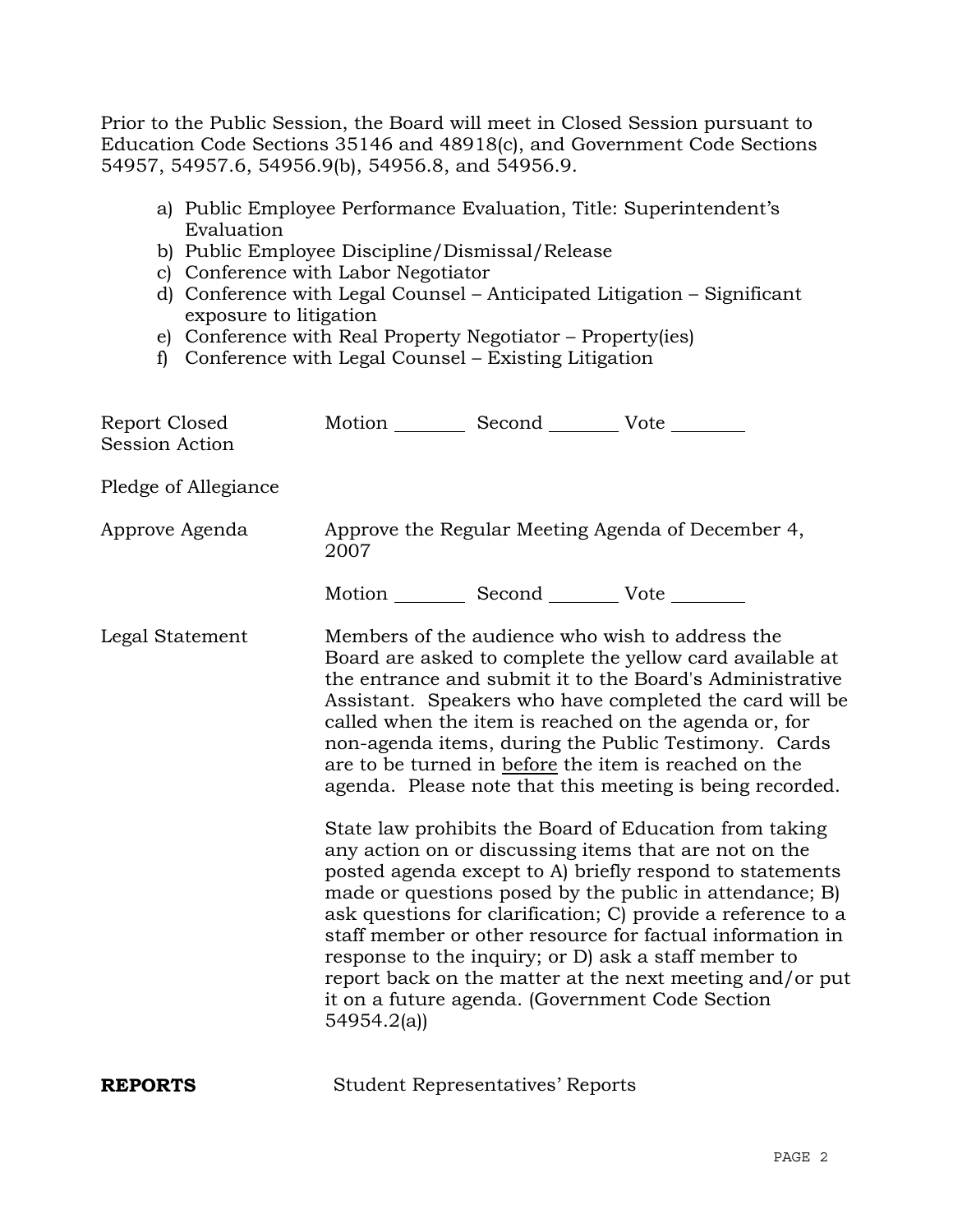**REPORTS** Parks & Recreation Commission Report: Juan Manuel Martinez, San Leandro Unified School District Representative

## **PRESENTATIONS**

- WLC Architects will provide the Board with a presentation on the Schematic Design of the Arts Education Center (AEC) at SLHS. The purpose of this presentation is to update the Board on the progress of the design and provide a venue for Board feedback. The presentation will include the current design options with floor plans and elevations. Feedback from the SLHS Steering Committee on the AEC Schematic Design was received on November 14, 2007, and will be included in this presentation. To keep the project on schedule, staff will request Board approval of the AEC Schematic Design at the next Board meeting on December 13, 2007.
- The Board of Education made changes to the District's Intra District Administrative Regulations 5116.2 that became effective for the 2007- 2008 school year. David Lorden, Director of Student Support Services, convened a task force to assess the strengths and areas of improvement as they relate to the policy. Staff will present information from the task force which will include a review of: the District's current policy, data related to this year's implementation, other districts' practices, and consideration for improving our current policy. Staff will be seeking direction from the Board regarding possible next steps.
- \* For the past three years, the district has expanded its Mandatory Residency Verification that includes all families of kindergartners and all new enrollees, to all families of  $9-12$ <sup>th</sup> grade students, and  $6-8$ <sup>th</sup> grade students for the past 2 years. During the 2007-2008 school year, the district convened a task force to study the process, collect information from other districts and to discuss potential improvements. David Lorden, Director of Student Services will present information and input gathered by the task force. He will also share potential improvements to the process that were explored by the task force seeking Board direction for next steps.

# **PUBLIC TESTIMONY ON NON-AGENDA ITEMS**

# **PUBLIC HEARING**

1. A public hearing will be held concerning the California School Employees Association (CSEA) Chapter #94 Initial Proposal to the San Leandro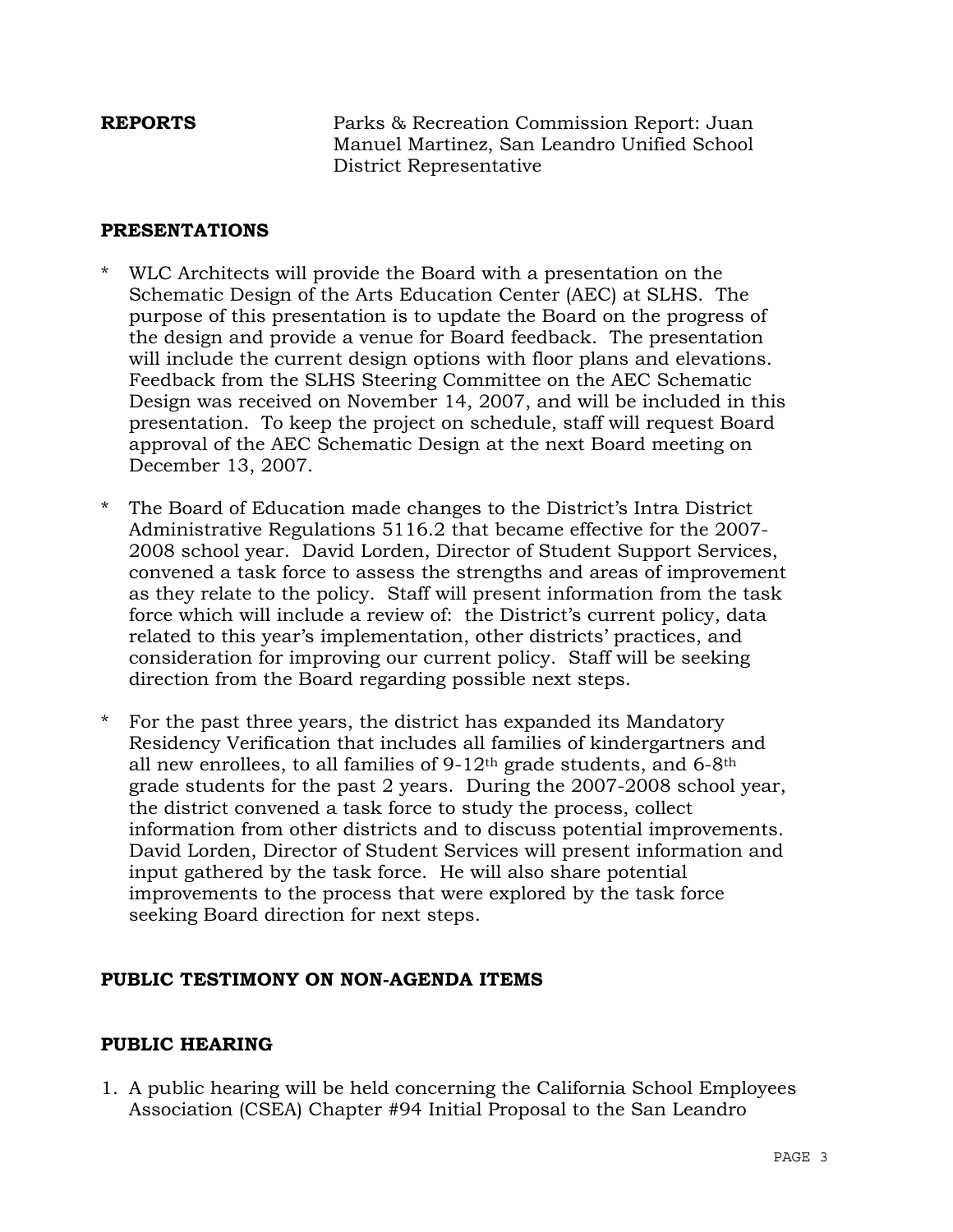Unified School District.

2. A public hearing will be held concerning the San Leandro Unified School District Initial Proposal to the California School Employees Association (CSEA) Chapter #94.

**REPORTS** Correspondence Superintendent's Report Board Committee Reports

• Facilities/Technology

### **CONSENT ITEMS**

These items are considered routine and may be enacted by a single motion. At the request of any member of the Board, any item on the consent agenda shall be removed and given individual consideration for action as a regular agenda item. General Services

| $1.1-C$<br>Approval of Board<br>2007                                               | Staff Recommendation:<br>Approve the minutes of the regular board meeting<br>Minutes – October 16, held on October 16, 2007.<br>Motion _________ Second __________ Vote _______                                                                            |  |  |
|------------------------------------------------------------------------------------|------------------------------------------------------------------------------------------------------------------------------------------------------------------------------------------------------------------------------------------------------------|--|--|
| $1.2 - C$<br>Approval of Board<br>Minutes – October 18,<br>2007                    | Staff Recommendation:<br>Approve the minutes of the special board meeting<br>held on October 18, 2007.                                                                                                                                                     |  |  |
|                                                                                    | Motion Second Vote                                                                                                                                                                                                                                         |  |  |
| $1.3-C$<br>Approval of Board<br>Minutes – November 6,                              | Staff Recommendation:<br>Approve the minutes of the regular board meeting<br>held on November 6, 2007.                                                                                                                                                     |  |  |
| 2007                                                                               | Motion Second Vote ______                                                                                                                                                                                                                                  |  |  |
|                                                                                    |                                                                                                                                                                                                                                                            |  |  |
| $1.4 - C$<br>$\bullet$ $\bullet$ $\bullet$ $\bullet$ $\bullet$ $\bullet$ $\bullet$ | Staff Recommendation:<br>$\sigma$ . The contract of the contract of the contract of the contract of the contract of the contract of the contract of the contract of the contract of the contract of the contract of the contract of the contract of the co |  |  |

| $1.4 - C$                      |                            | Stail Recommendation:                            |      |  |
|--------------------------------|----------------------------|--------------------------------------------------|------|--|
| Approval of Board              |                            | Approve the minutes of the special board meeting |      |  |
| Minutes – November<br>19, 2007 | held on November 19, 2007. |                                                  |      |  |
|                                | Motion                     | Second                                           | Vote |  |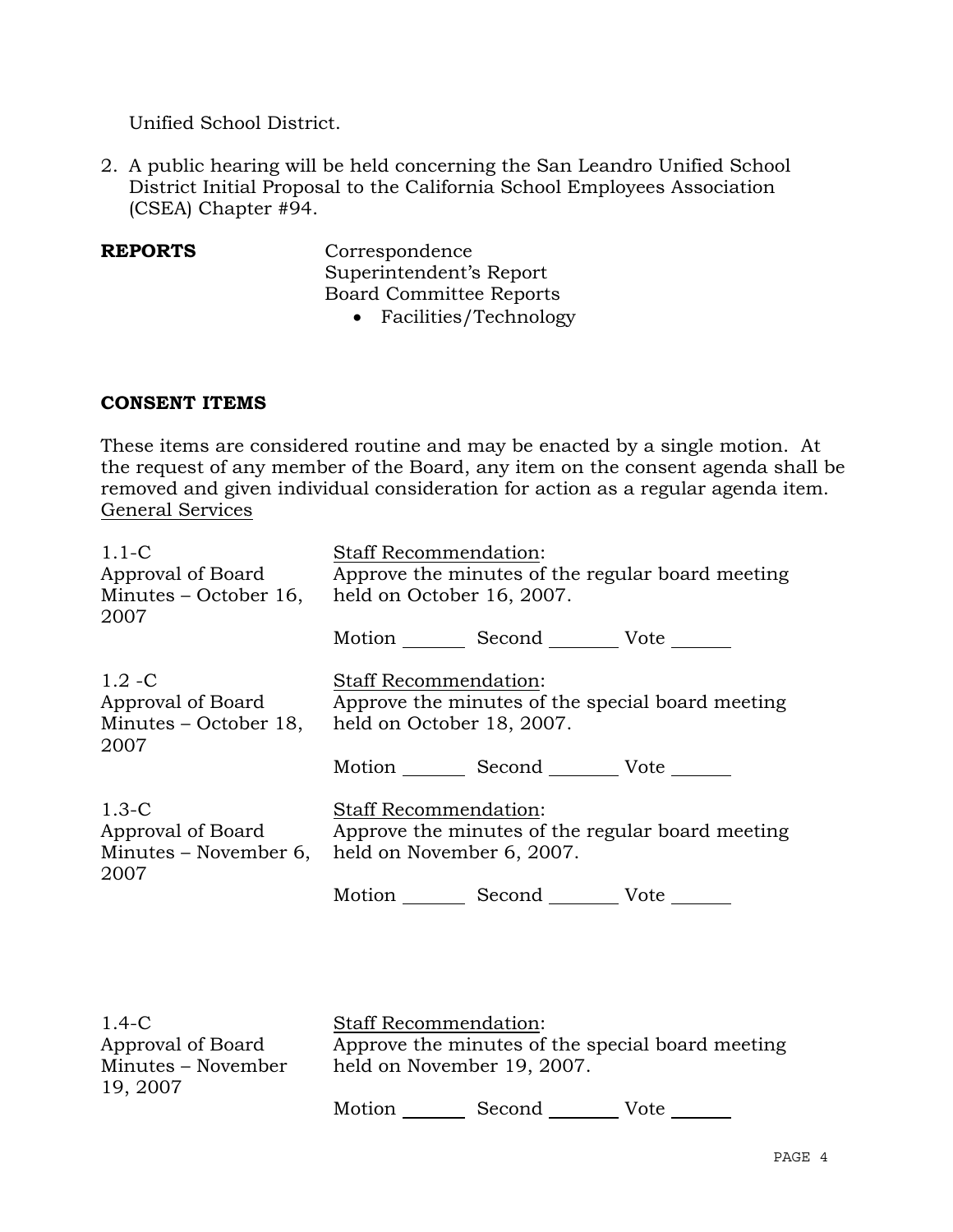| $1.5-C$<br>Approval of Board<br>Minutes - November<br>26, 2007                       | Staff Recommendation:<br>Approve the minutes of the special board meeting<br>held on November 26, 2007.                                                     |                                                                                          |  |
|--------------------------------------------------------------------------------------|-------------------------------------------------------------------------------------------------------------------------------------------------------------|------------------------------------------------------------------------------------------|--|
|                                                                                      |                                                                                                                                                             | Motion _________ Second __________ Vote _______                                          |  |
| Human Resources                                                                      |                                                                                                                                                             |                                                                                          |  |
| $2.1-C$<br>Acceptance of<br>Personnel Report                                         | Staff Recommendation:                                                                                                                                       | Accept Personnel Report as submitted.<br>Motion _________ Second __________ Vote _______ |  |
| <b>Educational Services</b>                                                          |                                                                                                                                                             |                                                                                          |  |
| $3.1 - C$<br>Discard of Obsolete<br>Textbooks at<br>Lighthouse/<br>Independent Study | <b>Staff Recommendation:</b><br>Approve the request for Lighthouse/Independent<br>Study to discard textbooks that are obsolete and<br>no longer being used. |                                                                                          |  |
|                                                                                      |                                                                                                                                                             | Motion _________ Second __________ Vote _______                                          |  |
| <b>Business Operations</b>                                                           |                                                                                                                                                             |                                                                                          |  |
| $4.1 - C$<br>Ratification of Payroll                                                 | Staff Recommendation:<br>\$4,592,991.29.                                                                                                                    | Ratify October 2007 payroll in the amount of                                             |  |
|                                                                                      |                                                                                                                                                             | Motion _________ Second __________ Vote _______                                          |  |
| $4.2-C$<br>Approval of Bill<br>Warrants                                              | <b>Staff Recommendation:</b><br>Approve Bill Warrants # 88581931-88605119<br>in the amount of \$6,756,956.96.                                               |                                                                                          |  |
|                                                                                      |                                                                                                                                                             | Motion _________ Second __________ Vote _______                                          |  |
|                                                                                      |                                                                                                                                                             |                                                                                          |  |
| Facilities and Construction                                                          |                                                                                                                                                             |                                                                                          |  |

#### 5.1-C Architectural Services Contract with WLC Architects for the Arts Education Center Staff Recommendation: Approve the Architectural Services Contract with WLC Architects for remaining design phases of the Arts Education Center. Motion Second Vote The contract is included in the Board packet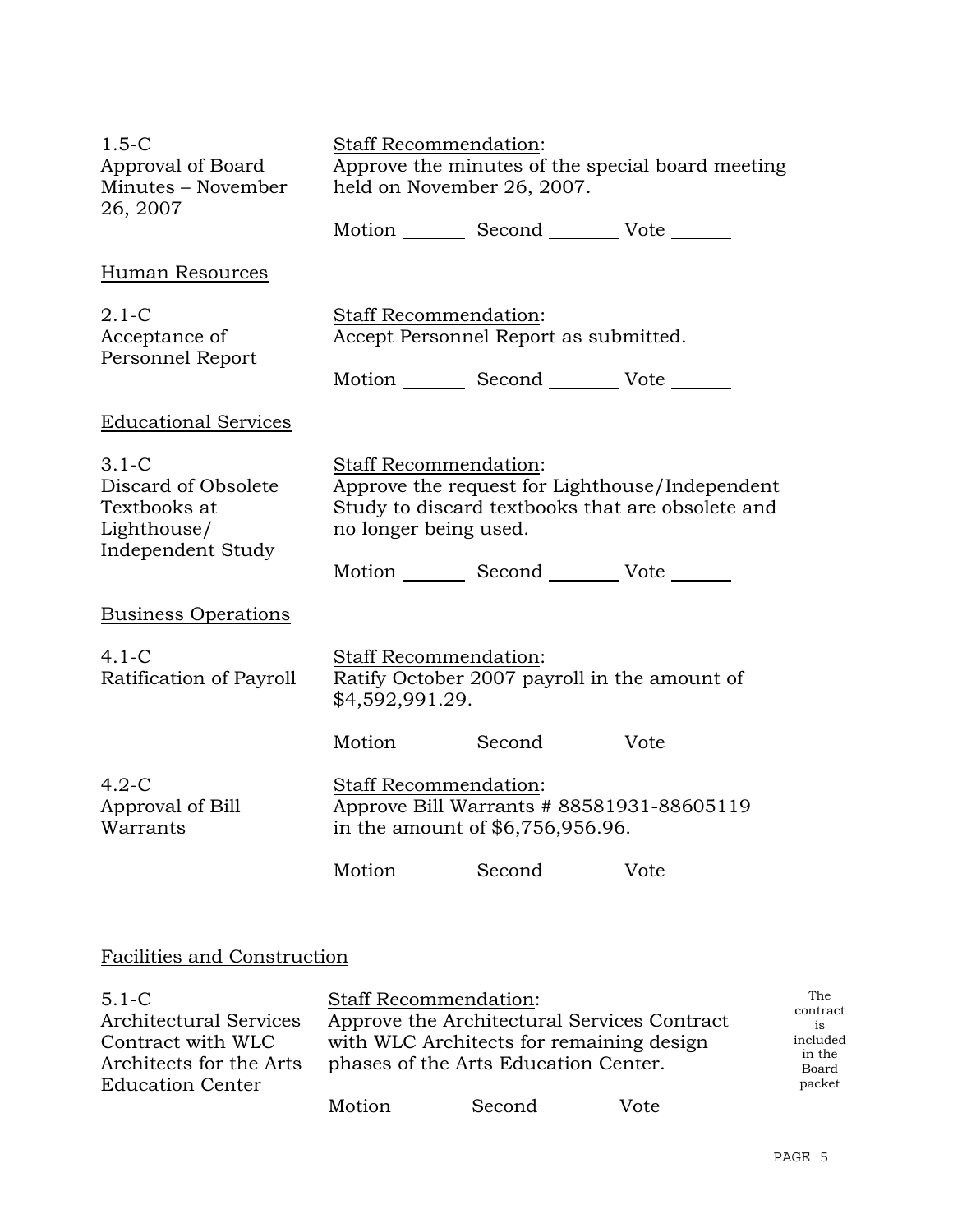| $5.2-C$                                                                                                                                                              | <b>Staff Recommendation:</b>                                                                                                                                                                                                 |
|----------------------------------------------------------------------------------------------------------------------------------------------------------------------|------------------------------------------------------------------------------------------------------------------------------------------------------------------------------------------------------------------------------|
| Notice of Completion                                                                                                                                                 | Accept the Notice of Completion for the Port of                                                                                                                                                                              |
| for the Port of Oakland                                                                                                                                              | Oakland Window Replacements at Garfield,                                                                                                                                                                                     |
| <b>Window Replacements</b>                                                                                                                                           | Monroe, Wilson Elementary Schools, and John                                                                                                                                                                                  |
| at Garfield, Monroe,                                                                                                                                                 | Muir Middle School, Bid Package #06-04 due to a                                                                                                                                                                              |
| Wilson Elementary                                                                                                                                                    | change in the completion date.                                                                                                                                                                                               |
| Schools, and John                                                                                                                                                    | Second _________ Vote _______                                                                                                                                                                                                |
| Muir Middle School                                                                                                                                                   | $Motion$ <sub>__________</sub>                                                                                                                                                                                               |
| $5.3-C$<br>Clarify and Revise the<br>Approval of the<br>Development Phase,<br>Including Site Plan,<br>Floor Plan, and<br>Elevations of the New<br>Ninth Grade Campus | <b>Staff Recommendation:</b><br>Clarify and revise approval of the Design<br>Development Phase, including site plan, floor<br>plan, and elevations of the new Ninth Grade<br>Campus.<br>Motion Second _________ Vote _______ |

# **ACTION ITEMS**

These items are presented for action at this time. Some may have been reviewed at a previous meeting.

Human Resources

| $2.1 - A$<br>California School<br><b>Employees Association</b><br>(CSEA) Chapter #94<br>Initial Proposal to the<br>San Leandro Unified | Staff Recommendation:<br>Adopt the California School Employees<br>Association (CSEA) Chapter #94 Initial Proposal<br>to the San Leandro Unified School District. |  |
|----------------------------------------------------------------------------------------------------------------------------------------|------------------------------------------------------------------------------------------------------------------------------------------------------------------|--|
| School District                                                                                                                        | Motion Second Vote                                                                                                                                               |  |
| $2.2 - A$<br>San Leandro Unified<br>School District Initial                                                                            | <b>Staff Recommendation:</b><br>Adopt the San Leandro Unified School District<br>Initial Proposal to the California School                                       |  |
| Proposal to the<br>California School<br><b>Employees Association</b>                                                                   | Employees Association (CSEA) Chapter #94.                                                                                                                        |  |
| $(CSEA)$ Chapter #94                                                                                                                   | Motion<br>Second<br>Vote                                                                                                                                         |  |

Business, Operations